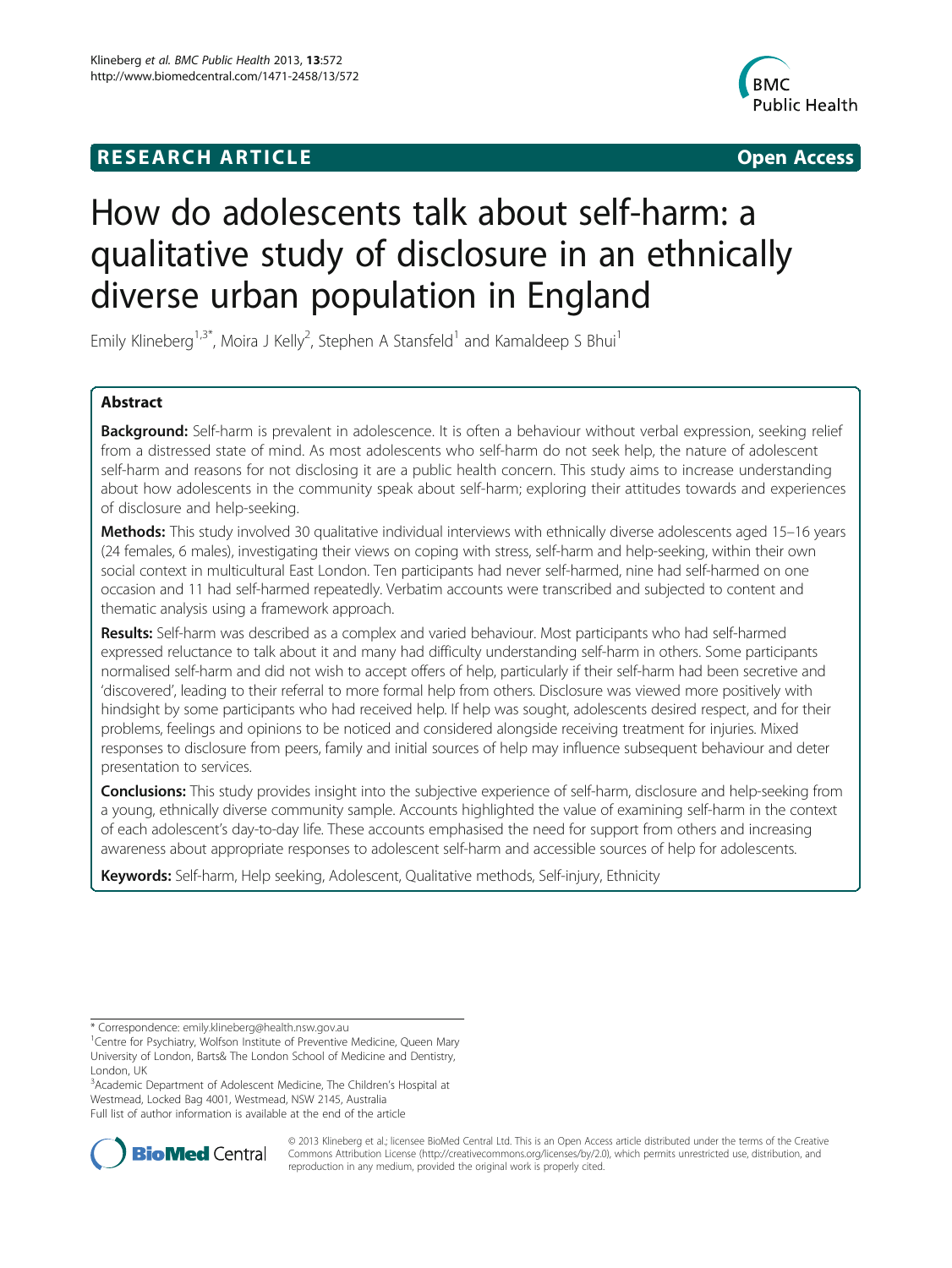#### Background

Self-harm is a frequent, significant and concerning public health issue [[1-4](#page-8-0)]. Community-based research indicates around 7% of 15–16 year olds have self-harmed in the last year [[3,5-7](#page-8-0)]. Self-harm is described as a behavioural expression of psychological distress to seek relief from a "terrible state of mind" [[8,9\]](#page-8-0). Although it has been shown to be a predictor of later suicide [[2\]](#page-8-0), and some self-harm has suicidal ideation, there is evidence that adolescent self-harm may be part of a repertoire of experimental adolescent behaviours [[10](#page-8-0)]. It often takes the form of "non-suicidal-self- injury" (NSSI) and is associated with diagnostic heterogeneity [\[11\]](#page-8-0). As this is a non-verbal expression of emotion, it follows that people who self-harm may find it challenging to talk about selfharm, and may not disclose it or seek help.

There are low rates of help-seeking among adolescents who self-harm. Community-based studies report that only 10-13% of adolescents who had self-harmed presented to hospital [\[3,12,13\]](#page-8-0). Use of more lethal methods in self-harm and intention to die have been associated with receiving help from health services [\[12](#page-8-0)], however, other people are often involved in facilitating that help provision. Help-seeking is poorer in adolescents who have greater depressive symptoms [[14\]](#page-8-0) and higher suicidal ideation [[15\]](#page-8-0), indicating that a lack of help-seeking could function as a risk factor for adverse outcomes. Attitudes to help-seeking in young people who self-harm remain somewhat unclear. A "staged" model of help-seeking [\[16](#page-8-0)] proposes that prior to seeking help, adolescents would need to view self-harm as a legitimate problem, believe they might be helped, locate a help source, and be motivated to follow through seeking help [\[17](#page-8-0)]. Adolescents are likely to seek informal help initially, telling friends or family rather than approaching health services [\[7,12,13,17](#page-8-0)]. Barriers to helpseeking for self-injury or depressive symptoms may include not recognising any concerns, or not acting upon concerns if they were recognised [\[18\]](#page-8-0). Other barriers may include self-stigma or perceived stigma from others about the harm or help-seeking [\[19,](#page-8-0)[20\]](#page-9-0), not knowing where to seek help or not being able to find accessible youth-friendly services [[21\]](#page-9-0), or it not being perceived as culturally appropriate to seek help [\[22,23\]](#page-9-0). Responses from others following disclosure [[16](#page-8-0)], and negative experiences having sought help [\[24](#page-9-0)] may influence subsequent help-seeking.

Investigating personal accounts of self-harm and helpseeking can educate health professionals about the sensitivities and complexities they will encounter when gathering information during clinical assessments and during therapies. Personal accounts can also help to inform the shape of future services [\[25\]](#page-9-0). Further understanding about this behaviour which commonly remains below a

clinical threshold can inform public health policy about prevention and appropriate responses to adolescent selfharm at a community level. This issue is highlighted by the inclusion of hospital admissions for self-harm as an indicator in the Public Health Outcomes framework for England, 2013–2016 [\[26\]](#page-9-0) and reference to self-harm within the guidance strategy on Preventing Suicide in England [[27](#page-9-0)].

This study aimed to investigate how an ethnically diverse sample of adolescents living in an urban community area spoke about self-harm, and their experiences of disclosure and help-seeking.

#### Methods

Thirteen schools from the London Boroughs of Hackney and Newham were invited to participate in this study of self-harm, coping and help-seeking in 2007. These schools were invited as they had previously participated in a longitudinal study on adolescent health [\[28\]](#page-9-0) which included questions about self-harm. Four schools agreed to participate. Adolescents (aged 15–16 years) in year 11 were given written information about the study for themselves and for their parents. Parent information sheets were translated into Bengali, Punjabi and Urdu to encourage participation in this culturally diverse area. Parents who did not wish for their child to participate could opt him/her out. Adolescents gave written consent during data collection, and could withdraw at any time.

This study used a screening questionnaire administered to 319 participants in secondary schools during school hours to select a sample for individual interviews. Participating mixed ability classes for the questionnaire were selected by each school liaison teacher, based on school timetabling and researcher availability. The questionnaire included questions on demographics and life events [[3,](#page-8-0)[28\]](#page-9-0). Self-reported ethnicity was assessed using an adapted version of the 2001 census question, including ethnic groups prevalent in East London at the time (e.g. Somali and Bangladeshi communities). Categories were also included to allow participants to report identification with having a mixed ethnic identity, such as Asian British, as discussed in research from the RELACHS study [[29\]](#page-9-0). The questions on self-harm were embedded within an adapted version of the A-Cope [[30\]](#page-9-0), in which participants were presented with a list of coping strategies they may use when "stressed or upset", with response options "never thought about it/thought about it, but have never done it/done this once/have done this occasionally/I do this often". Participants were coded as having self-harmed if they had "taken an overdose" or "harmed yourself in some other way e.g. cut yourself" at least once.

Thirty participants were purposively selected for interview. The aim was to ensure representation across different experiences and frequencies of self-harm, selecting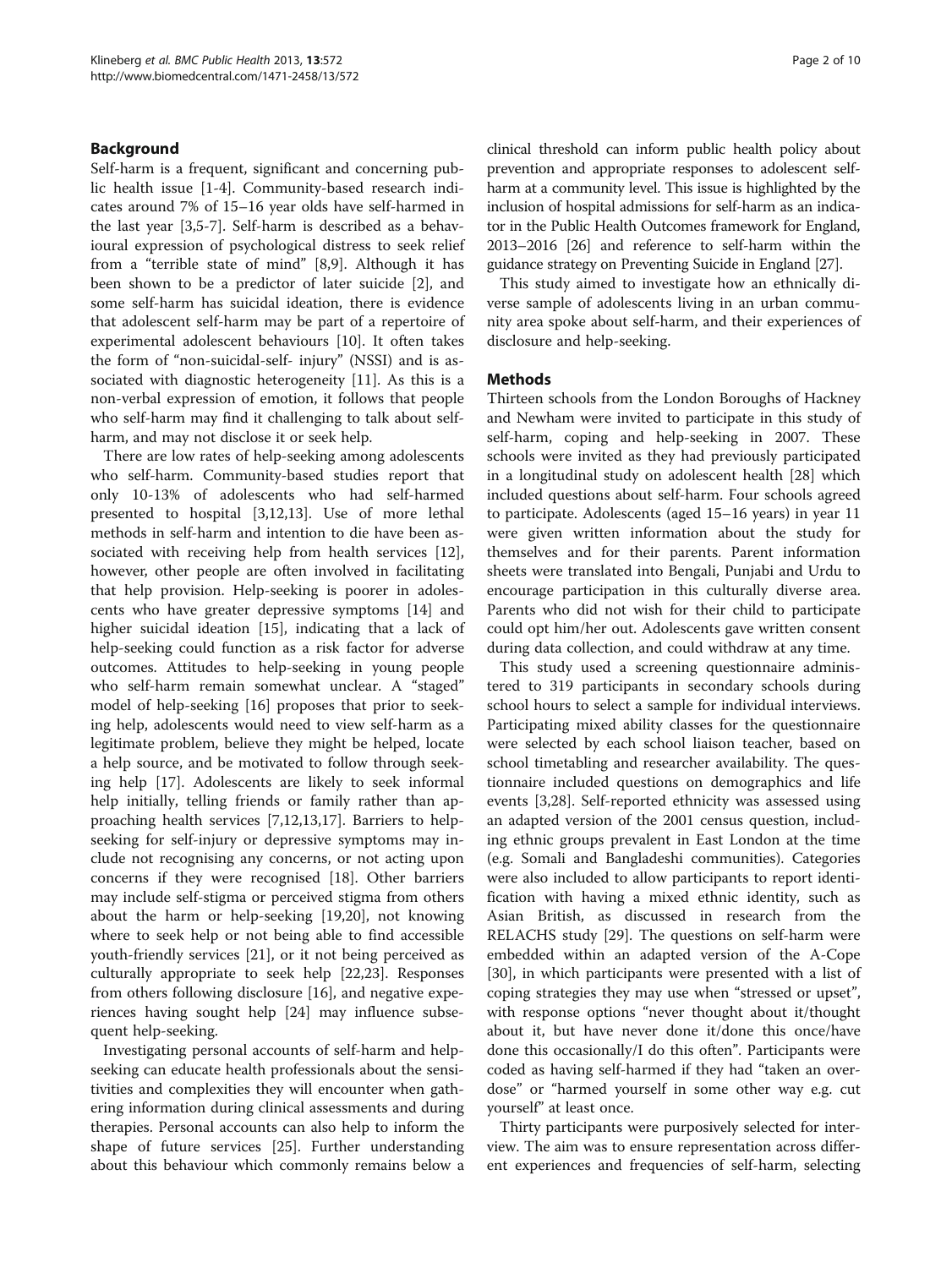on the basis of repetition of self-harm (never, once, more than once) to include young people who had tried the behaviour without repetition and those who adopted the behaviour and repeatedly hurt themselves. Adolescents who had not self-harmed were interviewed to explore peer attitudes, and to provide insight into potential peer responses to disclosure of self-harm. The sample was selected to include both males and females. Within each school, for every two males or females who had selfharmed, one person of the same gender who had not self-harmed was also invited for interview. Teachers were not given specific detail about the selection criteria. Liaison teachers in each school were given a list of names of those people invited for interviews, and assisted with arranging for the interviews to take place in the school. The selected sample were given information sheets for both participants and their parents, once again giving the parents an option to opt their child out of the study. Participants were invited to the interview, timetabled by the liaison teacher in each school. EK returned to participants' schools to conduct individual interviews during school hours.

At the start of each interview, each participant was given the original screening questionnaire he/she had completed and was invited to comment on their responses to the questions in the survey as a way of reflecting on stress, coping and self-harm. The interview schedule was flexible to emergent issues and a brief topic guide was used to ensure coverage of key areas, see below. There were no set prompts, allowing the discussion to be influenced by participants' responses. Notably suicide was not included on the topic guide, and would only have been introduced to the interview if it was raised by the participant. Participants were free to opt out at any stage in the data collection process. A protocol for child protection and risk was in place, with procedures set out to support any participant expressing distress. Participants were given the opportunity to debrief after the interview had ended, and asked to provide feedback on the experience of being interviewed [\[31](#page-9-0)]. They were also given information about school-based, local area, community and general sources of help, along with the offer for the research team to liaise with school contacts to initiate discussion of pastoral care, if the participant wished. This approach aimed to maintain participant autonomy, providing them with choices and information. The researcher also had an expert panel to consult, including named mental health professionals and child protection doctors in the local area, if there were concerns about any participants.

Topic guide outlinefor individual interviews

- self-image
- social networks
- stressors
- $\bullet$ coping
- $\bullet$ self-harm
- $\bullet$ social support
- culture
- $\bullet$ plans for the future

#### Data analysis

Interviews were audio-recorded and transcribed verbatim. The data were stored in Excel, and analysed using a Framework approach [\[32](#page-9-0)]. Framework is comprised of five stages, including familiarisation with the data, identification of broad themes, coding and indexing themes within each interview, and charting data into a matrix, with a row of each participant and a column for each theme and sub-theme for analysis. The first five transcripts were reviewed for content by EK and KB. Discussion considered emergent themes, shaping the framework for further enquiry and overall analysis. EK developed the charts directly from the data, with themes reflecting the contents of the topic guide. Ideas emphasised or repeated within the interviews were charted, maintaining language and concepts used by participants. Charts were reviewed and refined through an iterative process.

Thematic categories were defined and refined during the charting process, encompassing meanings attributed by participants to the issues being explored, enabling identification of patterns across and between participants. Earlier transcripts were revisited and coded into themes and subthemes arising in later transcripts to ensure a comprehensive analytical process. Charts were modified until all transcript data was incorporated. This facilitated mapping descriptions of the data, exploring how participants described and presented their accounts of self-harm, noting what they emphasised or downplayed, while identifying convergent and divergent ideas from the adolescents' accounts of their experiences. Further analysis mined the data with sufficient depth to propose mechanisms of why patterns may have occurred, seeking explanations presented by participants, and comparison across cases to identify patterns within themes. Three transcripts were independently coded by MK to review consistency in coding.

The study sponsor was Queen Mary, University of London. Ethical approval was given by the East London and The City Research Ethics Committee and Research Governance Panels in Hackney and Newham.

#### Results

Of the 30 pupils interviewed, ten had never self-harmed, nine had self-harmed on only one occasion, and eleven had self-harmed repeatedly. Table [1](#page-3-0) presents characteristics of the interview sample, including ethnic diversity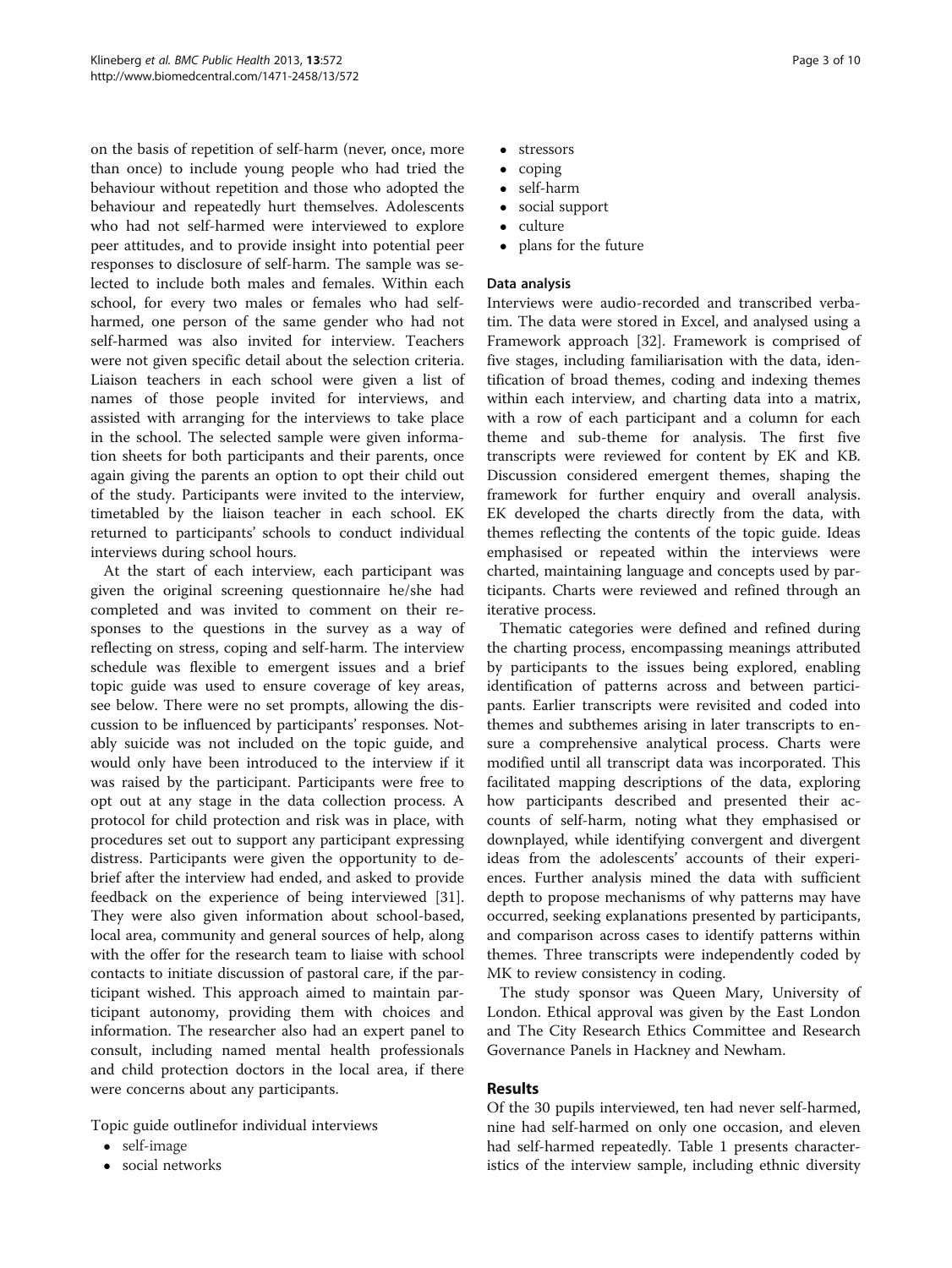| Characteristics of the interview participants                                                                                                     | <b>Experience of self-harm</b> |                   |                              | <b>Totals</b>  |
|---------------------------------------------------------------------------------------------------------------------------------------------------|--------------------------------|-------------------|------------------------------|----------------|
|                                                                                                                                                   | <b>Never</b><br>$(n = 10)$     | Once<br>$(n = 9)$ | More than once<br>$(n = 11)$ |                |
| Gender                                                                                                                                            |                                |                   |                              |                |
| Female                                                                                                                                            | 7                              | 9                 | 8                            | 24             |
| Male                                                                                                                                              | 3                              | $\mathbf{0}$      | 3                            | 6              |
| Age                                                                                                                                               |                                |                   |                              |                |
| 15 years                                                                                                                                          | 8                              | 8                 | 10                           | 26             |
| 16 years                                                                                                                                          | 2                              |                   |                              | $\overline{4}$ |
| <b>Ethnicity</b>                                                                                                                                  |                                |                   |                              |                |
| White British & White Other (including UK, Irish, Irish & Welsh, Turkish)                                                                         | 2                              |                   |                              | 4              |
| Asian (including Bangladeshi, Pakistani, Indian and Sri Lankan Tamil)                                                                             | 2                              | 5                 | 5                            | 12             |
| Black (including British and African)                                                                                                             | 3                              |                   | 3                            |                |
| Mixed ethnicity (including White & Black African, African & Asian, White & Black Caribbean, White<br>& Oriental Asian, Pakistani & Asian British) | 2                              | $\overline{2}$    | 2                            | 6              |
| Ethnicity not given                                                                                                                               |                                |                   |                              |                |

#### <span id="page-3-0"></span>Table 1 Characteristics of the interview sample, by experience of self-harm

reflecting the local population. The median interview length was 38 minutes (range 17–60 minutes). Interview length was determined by a combination of participant contribution, time taken to discuss the topic guide, and lesson time available in each school. Views from adolescents who self-harmed, including commentary on disclosure and help-seeking will be presented, followed by views from adolescents who had not self-harmed.

Talking about self-harm: adolescents who had self-harmed Participants described a wide range of methods and feelings about self-harm. Forms of self-harm included self-cutting, overdoses, self-battery, punching and selfburning. Some participants described punching walls, hurting themselves in the process, yet did not view that as 'self-harm'.

"I just punch stuff, innit? Like punch everything around me and then I get scars." (Male, 15, Mixed ethnicity, repeated self-harm)

Although some participants did not describe a specific trigger for their self-harm, most named numerous precipitants, often with one specific trigger for an episode of self-harm. These included challenging relationships, family problems, exams, trouble with schoolwork, and difficulty with feelings such as anger, isolation and frustration.

"if I've been really stressed at school and I'm falling behind with schoolwork … but there's no-one like I could talk to about it, so I would either withdraw from everyone, or cut myself or something like that." (Female, 15, Black, repeated self-harm)

"It's like a way of getting your emotions out, it's focusing on something else, other than what's making you angry." (Female, 15, Mixed ethnicity, repeated selfharm)

Participants who had repeatedly self-harmed described a sense of relief, or knowing that hurting themselves would make them feel better. That knowledge was depicted as reinforcement for repetition of self-harm by some participants. Pain was often described as being felt later, rather than while they were inflicting the harm. Others commented that they felt no different afterwards, or emphasised feelings of regret.

"Seeing the blood pour out, it was just like, yeah, my anger's going away." (Female, 15, White, repeated self-harm)

For some, the emphasis remained on the precipitants of their self-harm. Their problems and feelings at the time overshadowed their injuries.

"I regretted it… It was just like … it was like making myself ugly for no reason, just making my arm look all scarred and everything, no reason, it was just … I just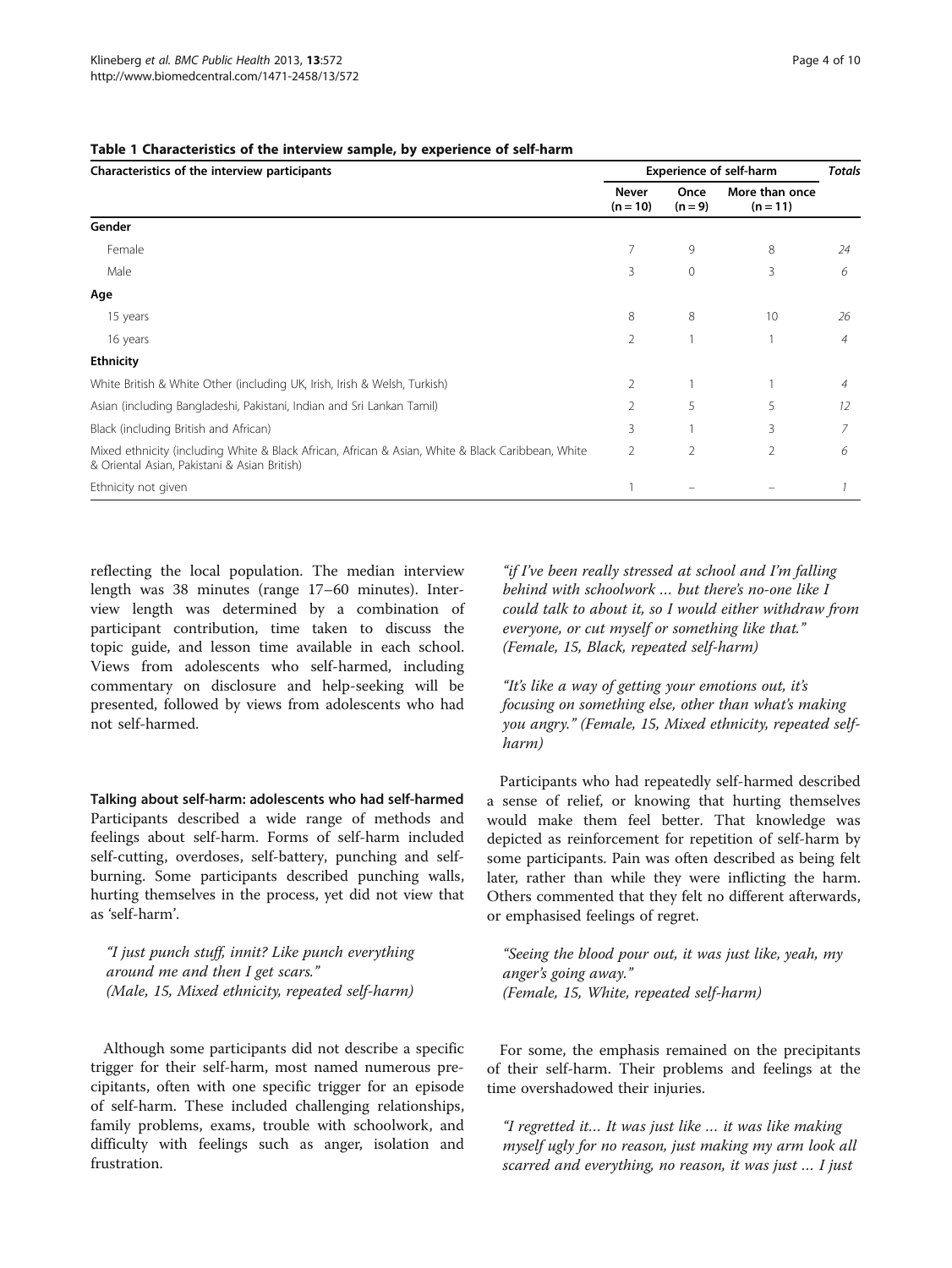wanted it to be over, basically, what was going on, just to end." (Female, 15, Black, repeated self-harmed)

Most participants who had self-harmed once described a distance from their experience of self-harm, depicting it as something they had done once in a moment of extreme distress, or something they had experimented with or tried out.

"Well, when I was doing it, I felt OK, it doesn't matter; other people have tried it, so I might as well, but afterwards it hurts" (Female, 15, Asian, self-harmed once)

"I just find it stupid and just, dumb… I just can't believe I done that!" (Female, 15, Black Somali, self-harmed once)

#### Suicide and self-harm

Of the participants who had self-harmed, there were six indirect references to suicidal ideation; however none directly reported clear, unequivocal suicide attempts. Ideation was implied through statements such as "I didn't feel like I needed to be in the world", and the desire for an escape. Comments about having been suicidal were couched within descriptions about what they had done, only after they had done it, acknowledging that their self-harm may have lethal consequences.

"You don't see the point of living when you're upset, it's like, it's confusing" (Female, 15, Mixed ethnicity, self-harmed once)

"I felt as if I needed a way out, but I couldn't find one and it was like I was looking for the light at the end of the tunnel, but I couldn't find it because it was so dark everywhere".

(Female, 15, Asian, self-harmed once)

Participants were not asked about suicidal ideation by the researcher, so it would only have been included in the interviews if they raised the topic. Suicide was not mentioned by participants who had repeatedly selfharmed. Reasons for this were not clear from this data; however the varying motivations described by participants provide insight into the varied nature of nonsuicidal self-injury.

#### Self-harm in other people

Participants indicated some difficulty comprehending self-harm in both themselves and in others, irrespective of their own experiences. Some were not aware of anyone else who had hurt themselves. For others, knowing people who self-harmed was integral to their own experiences, normalising the behaviour.

"You don't start because of friends… when friends do it, it's like it becomes another option… Sort of like listen to music or reading, it becomes another option. It's something you just try out." (Female, 15, Mixed ethnicity, repeated self-harm)

"When I was doing it, I felt OK, it doesn't matter; other people have tried it, so I might as well, but afterwards it hurts." (Female, 15, Asian, self-harmed once)

A few participants described being able to cease their self-harm at a time they chose, when they decided to stop, or no longer felt the need to self-harm. However, most reported that cessation of harm was not that straightforward.

#### Disclosure and secrecy about self-harm

Most participants described initial reluctance to disclose self-harm verbally or visually. Although participants did speak about their self-harm within the interviews, most had difficulty constructing a coherent narrative or finding words to explain their experiences.

Many did not view self-harm as an issue requiring discussion, preferring to keep their problems and self-harm to themselves. Others justified secrecy with reference to specific people or a fear of negative responses, being labelled a "weirdo" or "getting it thrown back in my face".

"It was only important to me that my parents didn't know, because they would have gone mental." (Female, 15, Asian, repeated self-harm)

Most participants reported negative experiences when their self-harm had been discovered, reinforcing the desire to maintain secrecy. Shocked reactions from others illustrated attitudes lacking emotional understanding, focusing on the physical injuries. Some participants who self-harmed described having trouble responding to selfharm in others, particularly if they had not hurt themselves for some time.

"I was shocked… because I didn't know she selfharmed. And it's like she doesn't … do it, like how I did it, just to scratch; she actually like does it a lot and I was like … OK. I didn't really know what to say to her." (Female, 15, Asian, self-harmed once)

Two participants wanted others to view their selfharm; cutting themselves with the purpose of being seen.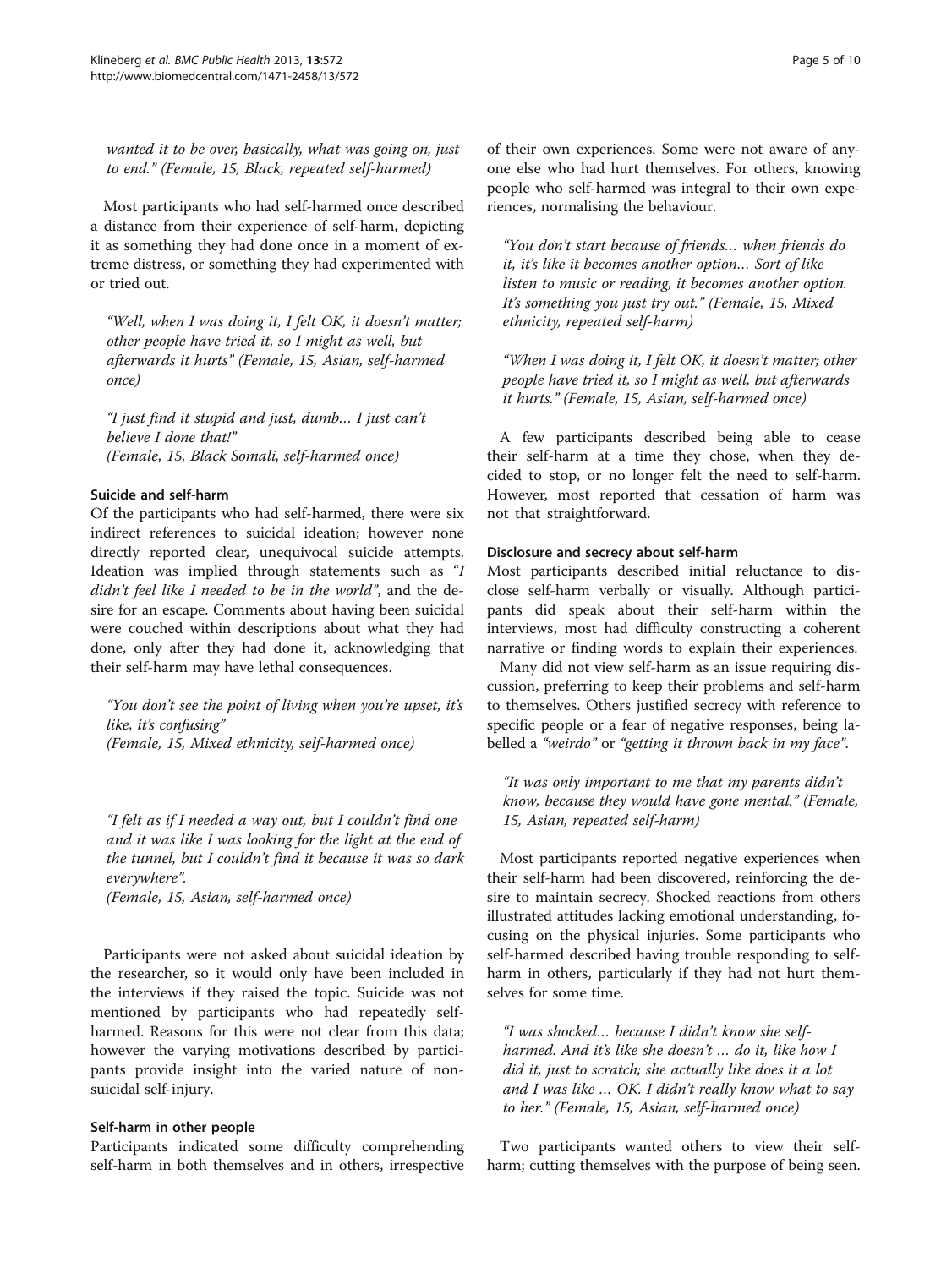One described cutting herself in front of her brother to provoke a reaction, looking for signs of care. The other described using his self-harm as a means of communicating and seeking help.

"The thoughts I used to have… after cutting myself and before cutting myself, were, like, just show somebody… I wasn't a good talker, like, back then, so … that's why I knew that they would kind of help me in some way." (Male, 15, Asian, repeated self-harm)

Some of the participants who had ceased selfharming viewed disclosure more positively with hindsight. Those adolescents could see how disclosure of their harm led to changes in the problems they were facing, feeling more understood or reassured after others found out.

"Actually it did make me feel better, like, I knew that people did love me and it made me feel better that someone else knew. I didn't want them to know, but it made me feel better in a way." (Female, 15, Black, selfharmed once)

#### Help-seeking

As most participants had never sought help, discussion of help-seeking related to their ideas about it, rather than experiences. These participants did not have a clear notion of where they might go for help, nor what to expect. Some participants suggested that people who were similar to them in age or background may be easier to talk to, whereas others expressed a desire only to talk to people who seemed different from them; not being of the same background or culture, not living in the same area or being involved with their school. Doctors and nurses were only mentioned by those who had received medical assistance (and those who had not self-harmed). Some participants commented that as teenagers, they might have difficulty seeking medical help without involving family members. Teachers and school staff were seen as accessible sources of help, yet not trusted as they were often from the local community and were predicted to share the disclosure with others. Barriers to seeking formal help included scepticism about the potential responses participants may receive, fear of the potential consequences of seeking help at school or it becoming more known in their local or cultural community. Others simply did not view their harm as problematic.

"I don't think they should contact any sort of outside help, unless the student wants it. Because if the student's getting it, but doesn't want it, it's not going to help." (Female, 15, White & Asian, repeated self-harm)

If they were going to seek help, participants hoped for confidentiality and respect. As many accounts of self-harm revealed situations and feelings functioning as triggers, participants wished for help to address those precipitating factors. Examples included reducing conflict or responsibilities within their families, easing schoolwork pressures or having places to go if feeling distressed.

"…understanding, like where I'm coming from sort of thing" (Female, 15, Black, repeated self-harm)

Having a trustworthy person to talk to was suggested as a way to reduce the desire to self-harm, consistent with descriptions of feeling isolated as a trigger.

"if you had someone there … it wouldn't come to your mind to do those things, but it's at a time when you … when kids have no-one at all that you would do the craziest things, and not care at all how it hurts you" (Female, 15, Black African & Asian, self-harmed once)

#### Response to self-harm without help being sought

Due to the public nature of some self-harm, help was sometimes offered without it being sought. For example, if physical evidence of self-harm had been noticed, responses from others may have included referral for further help. An extract from an interview with a participant is presented below, describing her experiences. Being "found out" was not unusual. She described the knowledge of her self-harm being passed on, removing her control over who knew about it. There was an awareness that friends or teachers would hold different views on self-harm, and that responses may be influenced by the roles different people played in the school and wider community.

#### Example of a response to disclosure of self-harm and being given help

Extract of interview between a 15 year old female, Black British participant  $(P)$  and the interviewer $(I)$ .

P: I told my friend. My mum didn't know at first. Because the school … the school found out because when I done P.E. I had short sleeves on and then my friend saw it. And then someone went and told my head of year, that I didn't know about, and then they found out and then they told my mum…

….[I: How did you think it was handled by the school?] P: It was OK. I didn't mind the way it was done, but, I don't know. Yeah. It was all right…

[I: ... what's helpful that someone at school could do?]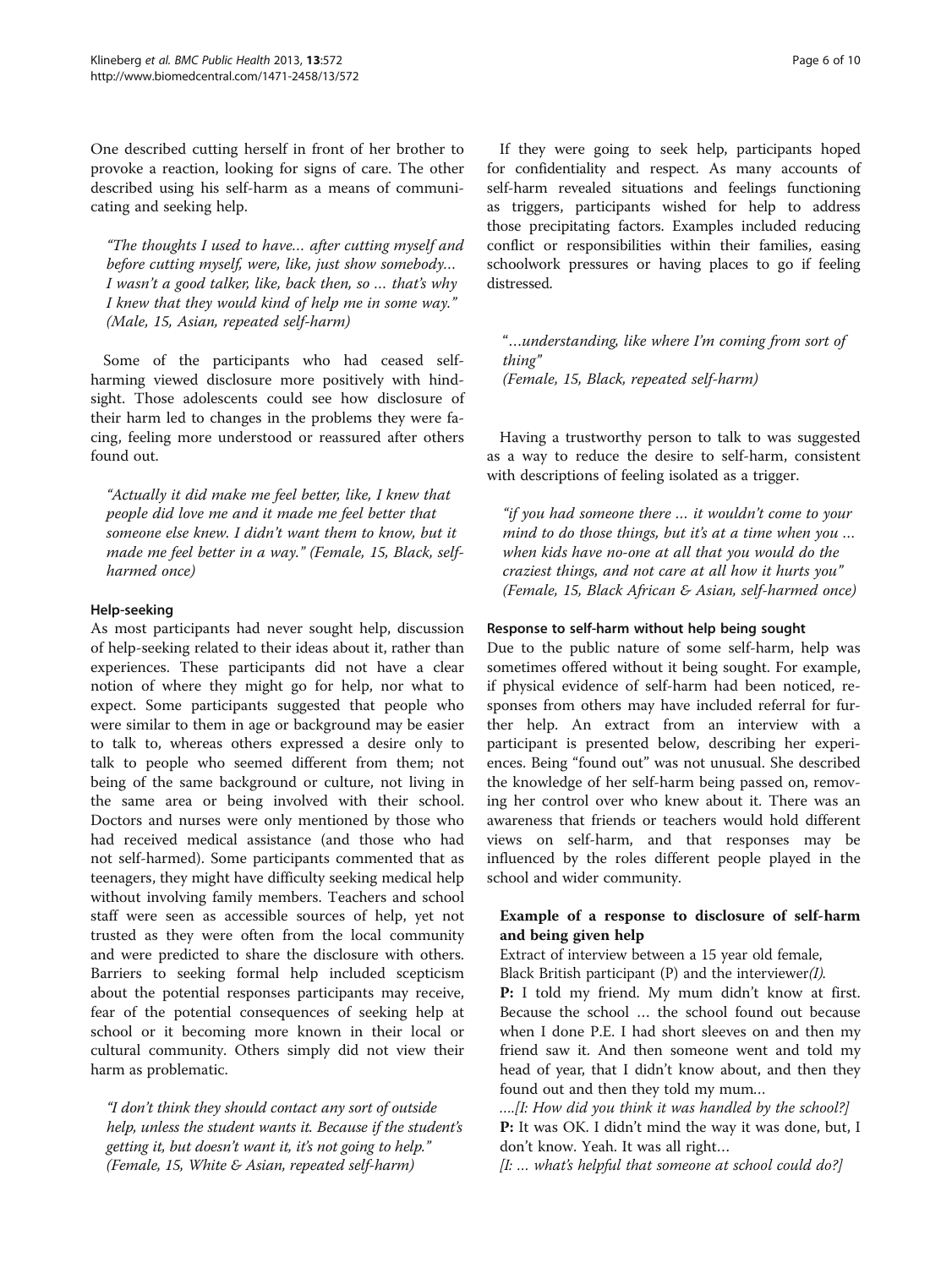P: I don't think the school can do very much, because they're just doing their job, basically. That is within school hours; outside school, they're not really going to do much for you. The only thing they'll do is just tell family or they'll get social services involved, but I don't think they can do much for you.

 $[I: Uh$  huh. I'm also looking at how they do it... so like you said, when you were in P.E. when your friend told a teacher, how did you feel about that?]

P: At first I was angry, because… I didn't know she told, so I was like, "Why didn't you tell me?" But then she was just upset at the fact, what I was doing, so she didn't really care how I felt. It was she just wanted me to get help, sort things out.

[I: So when she told a teacher, what happened next? Did they come and find you, or…?]

P: They wanted to see my hand. And then they asked me why. And then my form tutor knew, and my head of year knew and another teacher that deals with … I don't know what she is really; like I think she deals with people's behaviour problems and things like that.  $[I: Uh]$  huh. How did you find it when all these people knew?]

P: I was like, "How did you know?!" So much people, like, a lot! I was just amazed how they knew, because I didn't tell any of them. But then the word just got passed around. And then they were trying to … it's like they were trying … they didn't want to get me angry. It was like they were treating me like I had a disability, I didn't really like it; they wasn't treating me like they would normally treat me if they didn't know that I was harming myself.

The need for appropriate help was illustrated in these accounts, with emphasis on the importance of accessibility and privacy, especially in close-knit communities or if family was involved in the help-seeking process.

"But it's hard, like… my mum watching or my brother watching me, or someone like that. So it's kind of hard to say, call up and speak to someone in front of somebody else, when it's supposed to be confidential… So, I think if they are on-line, probably just emailing or talking to someone online … that's better." (Female, 16, Asian, self-harmed once)

#### Talking about self-harm: adolescents who had not selfharmed

These participants expressed a range of views, including disparaging comments, emphasising" attention-seeking' and distinguishing between "proper personal issues" and self-harm "just being stupid". Adolescents who had never hurt themselves also associated self-harm with suicide.

"I don't like people who purposefully like try and attention seeking and like who go to hospital and waste doctors' time ... I think if you're going to do it, yeah, do it properly, yeah? If you really want to hurt yourself, die or whatever, then just do it, yeah?" (Female, 15, Mixed ethnicity)

Participants who had never self-harmed conceded that without having intentionally hurt themselves, they may not be able to comprehend reasons to do so. It was suggested that helping someone who had self-harmed could be challenging, without understanding or having shared their distress.

"I'm not in that person's shoes. So I can't speak on behalf of that person. I don't know what that person's going through." (Female, 15, White UK)

Two participants who had never self-harmed spoke of it as acceptable as long as it was hidden. This emphasis on self-harm as a personal, individual act corresponds with similar comments by those who had self-harmed. Such views may reinforce the perceived need for secrecy about self-harm.

"I just think she's attention seeking, because… if someone really had to self-harm and they felt that low, they wouldn't be expressing it to everyone else, because they'd feel so bad within themselves. They wouldn't be like putting on a show like, "Oh, I have to do this, because I feel so bad." You'd do it and you'd keep it private." (Female, 15, Mixed ethnicity)

#### **Discussion**

This study presents unique descriptions of how adolescents living in urban England view self-harm. Adolescents depicted self-harm as a complex behaviour involving a range of methods, functions and taboos. Those who self-harmed described it as a private, inwardly focused expression of distress, often with a reluctance to disclose and seek help. This was reinforced by the comments about self-harm as attention seeking from participants who had not self-harmed. Such views may contribute to fears about responses from others, particularly where social support may be variable or lacking. Self-harm being discovered by others was often viewed as a negative experience. Although most participants were unclear about what would constitute "help", some reflected on the benefits of help they had received following disclosure of self-harm. The ethnic diversity within this sample illustrated that self-harm was concern across a range of ethnic groups. Mixed reflections and experiences described in this study elucidate feelings and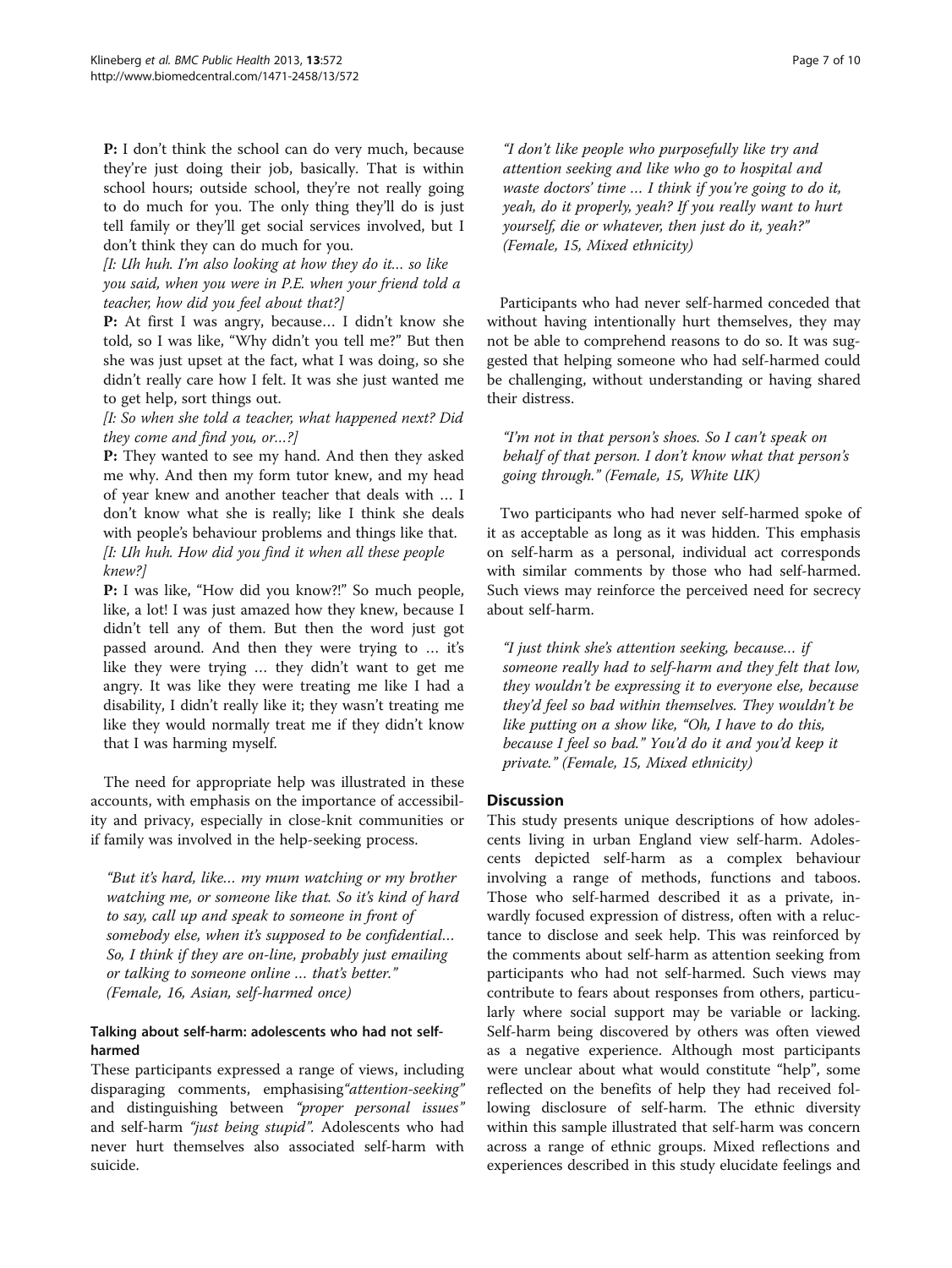intentions which may accompany non-suicidal-self-injury or other self-injurious behaviours.

There were inherent challenges in exploring retrospective accounts of self-harm. The difficulty participants had constructing a coherent narrative about selfharm experiences and intentions may relate to a general difficulty expressing their feelings, poor memory of the events or feeling uncomfortable talking about it. Alternatively the sense of dissociation during self-harm described by some participants may explain patchy recollections and a perceived lack of pain. It is feasible that given the intense emotional states reported when describing self-harm, intentions may not always be apparent to the individual after the event, and may go unreported in retrospect.

This qualitative research presents insights on a sensitive topic from a hard to reach community sample, which complements the findings from survey-based research [[17\]](#page-8-0) particularly regarding the social context for self-harm and help-seeking. The inclusion of adolescents both with and without personal experience of self-harm provides information on the attitudes adolescents who self-harm may encounter in their peers. Previous research highlights the association between self-harm and the absence of confidantes [\[33,34](#page-9-0)], supported in this study through discussion of the isolated nature of some self-harm. That is, perceived isolation may increase the difficulty seeking help.

Analysis suggests that help-seeking may be a more dynamic process than "staged" models of help-seeking indicate [\[35](#page-9-0)]. Reasons to seek help (or not) may change over time, alongside changing perceptions of the problem, the context and throughout the process of seeking help. Difficulty in seeking help may arise due to the distressing nature of self-harm, potentially including suicidal ideation, or if the adolescent believed that their disclosure would lead to negative consequences. This is of great concern, akin to the help-negation effect, where higher suicidal ideation has been associated with reduced intentions of seeking-help in young people [\[15\]](#page-8-0).

The raw nature of the accounts presented in this study may resemble communication in the presentation of self-harm to clinicians or other sources of help, and illustrates the variation in the circumstances and interpretations of self-harm by adolescents. Comments from adolescents who had not self-harmed provide evidence that help-seeking may also be challenging for those being asked for help. This complements research on help provision for young people who self-harm being difficult for teachers [[36\]](#page-9-0) and healthcare professionals [\[37,38](#page-9-0)]. Findings illustrate the complexity required for providing support that is both sensitive and acceptable to adolescents who hurt themselves. Engaging adolescents with services may prove difficult, particularly if self-harm was

not viewed as problematic or worth discussing. Personal accounts emphasised the need to address issues leading to self-harm, and not solely respond to the physical injuries. Practitioners may need to consider social, family and cultural influences on an adolescent's life when endeavouring to provide help for self-harm.

This study highlights potential areas of training and development to promote accessible and acceptable care for young people. For example, one-stop-shop facilities provide multiple services in one place to increase the acceptability of service use, if the nature of help being sought could remain concealed. Online service access for young people may overcome barriers relating to privacy and being physically unable to visit a service. Culturally appropriate services may reduce barriers to helpseeking in ethnically diverse communities, particularly as it is known that culture influences causal explanations of health and health behaviours [\[39\]](#page-9-0). Barriers may also be reduced if service providers were trained to feel more confident in being able to respond appropriately, or even to open discussions, taking initiative to help young people who may not be comfortable taking that step alone.

Findings about lack of understanding about self-harm, and difficulty responding to self-harm in others raises the need to promote awareness about emotional health, coping strategies and sensitivity in responding to distress in oneself and others at a community level [[3,](#page-8-0)[40](#page-9-0),[41](#page-9-0)].

Public health interventions in schools to train teachers and welfare staff may facilitate discussion of such issues more routinely, increasing awareness of available support, facilitating help-seeking by making talking about distress less taboo [[42\]](#page-9-0), increasing confidence and knowledge in staff working with young people who self-harm [[43\]](#page-9-0) and aiming to ensure help-seeking would not increase stigma for young people [\[41](#page-9-0)]. Treatment of anxiety and depression in adolescents who self-harm may alleviate future distress, potentially reducing the risk of later self-harm and suicide [\[4\]](#page-8-0). There is also scope to promote easily accessible support in schools and the community, given the constraints adolescents may perceive about help-seeking.

#### Strengths and limitations

This qualitative exploration with a young, hard-to-reach sample provides insight into the social and cultural context of adolescent self-harm. Interviews with 30 young people is a strength of the study, facilitating in-depth probing of a wide range of views and experiences of selfharm, and detailing the variability in attitudes accompanying this complex behaviour. However, there are limitations in the insights obtainable from a study using a single interview with adolescents. Given the sensitivity of the issue, follow-up interviews may have enabled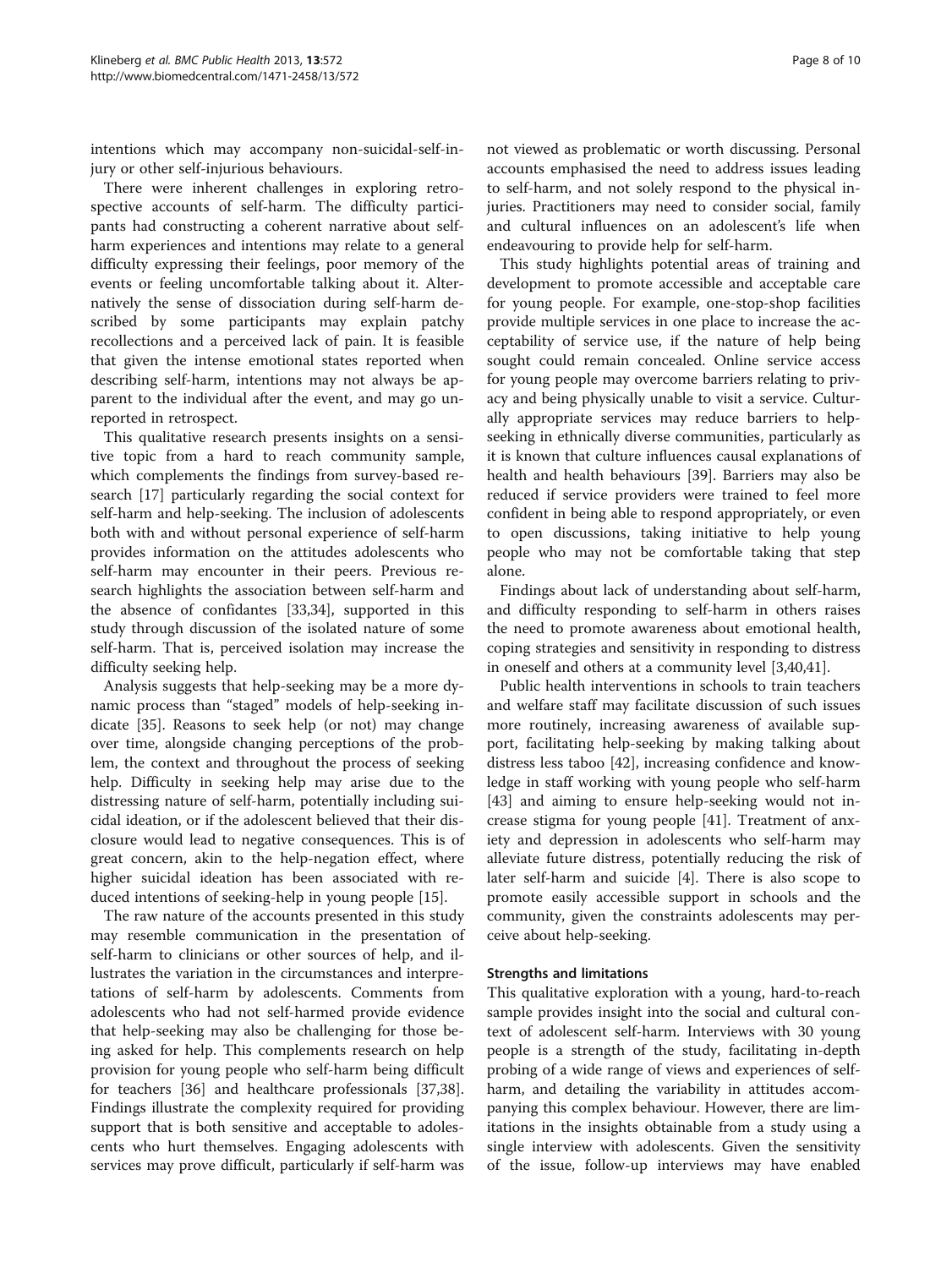<span id="page-8-0"></span>adolescents who were more reticent in speaking about self-harm or who had difficulty constructing a coherent story from their recollections to add further perspectives. Future research could explore issues arising in this study in more depth, such as social influences on adolescent self-harm [6], comparison of experiences in urban, rural and international settings, experiences throughout the process of accessing help, and the potential for psychosocial factors to play a protective role [\[44](#page-9-0)]. Further investigation into adolescent self-harm could explore the nature of cultural influences [[45\]](#page-9-0) and experiences reported by adolescents from different ethnic groups. There is scope for exploration and interventions for both giving and receiving help; how to make help more acceptable and accessible to adolescents who self-harm and to identify preventive interventions which might help adolescents find more adaptive ways to cope with distress. Although epidemiological research shows a natural decline in self-harm as adolescents reach early adulthood [4], the subjective distress articulated by young people who self-harm demonstrates the need to provide support accessible to adolescents at a community level.

#### Conclusions

This qualitative exploration of youth perspectives on disclosure and help-seeking in self-harm presents a range of views highlighting the complexity and diversity of this adolescent experience. Disclosing self-harm can be difficult, in part due to the potential impact of responses from others. The findings of this study can be applied to inform public health interventions aiming to increase awareness and sensitivity about responding to self-harm, the emotional wellbeing of young people and in those who support and work with them.

#### Competing interests

The authors declare that they have no competing interests.

#### Authors' contributions

This work was completed as a part of EK's PhD, supervised by KB and SS. Ethical approval was granted to EK, KB and SS. Data was collected and analysed by EK. MK and KB advised on qualitative analysis. All authors contributed to the writing of the manuscript, read and approved the final manuscript.

#### Authors' information

EK is the inaugural Marie Bashir Fellow in Adolescent Medicine in the Academic Department of Adolescent Medicine, University of Sydney. MK is employed as a Senior Lecturer by Queen Mary University of London.

#### Acknowledgements

This work was undertaken at the Centre for Psychiatry, Barts& The London, Queen Mary, University of London, as a part of a Medical Research Council funded PhD studentship held by EK (MRC ID: K63404J), awarded by the Charitable Foundation of Barts& The London to Prof K Bhui (Doctoral Training Grant code G0501404). Funding bodies played no role in the design, conduct or writing-up of this research. The sponsor of this study was Queen Mary, University of London. The study sponsor had no direct role in the study design, collection, analysis or interpretation of the data, in the writing of the report or decision to submit this article for publication.

#### Author details

<sup>1</sup> Centre for Psychiatry, Wolfson Institute of Preventive Medicine, Queen Mary University of London, Barts& The London School of Medicine and Dentistry, London, UK. <sup>2</sup>Blizard Institute, Queen Mary University of London, Barts& The London School of Medicine and Dentistry, London, UK. <sup>3</sup>Academic Department of Adolescent Medicine, The Children's Hospital at Westmead, Locked Bag 4001, Westmead, NSW 2145, Australia.

#### Received: 9 October 2012 Accepted: 18 May 2013 Published: 11 June 2013

#### References

- 1. Martin G, Swannell SV, Hazell PL, Harrison JE, Taylor AW: Self-injury in Australia: a community survey. Med J Aust 2010, 193(9):506–510.
- 2. Cooper J, Kapur N, Webb R, Lawlor M, Guthrie E, Mackway-Jones K, Appleby L: Suicide after deliberate self-harm: a 4-year cohort study. Am J Psychiatry 2005, 162(2):297–303.
- 3. Hawton K, Rodham K, Evans E, Weatherall R: Deliberate self harm in adolescents: self report survey in schools in England. BMJ 2002, 325(7374):1207–1211.
- 4. Moran P, Coffey C, Romaniuk H, Olsson C, Borschmann R, Carlin JB, Patton GC: The natural history of self-harm from adolescence to young adulthood: a population-based cohort study. Lancet 2012, 379(9812):236–243.
- 5. Madge N, Hewitt A, Hawton K, de Wilde EJ, Corcoran P, Fekete S, van Heeringen K, De Leo D, Ystgaard M: Deliberate self-harm within an international community sample of young people: comparative findings from the Child & Adolescent Self-harm in Europe (CASE) Study. J Child Psychol Psychiatry 2008, 49(6):667–677.
- 6. O'Connor RC, Rasmussen S, Miles J, Hawton K: Self-harm in adolescents: self-report survey in schools in Scotland. Br J Psychiatry 2009, 194(1):68–72.
- 7. De Leo D, Heller TS: Who are the kids who self-harm? An Australian self-report school survey. Med J Aust 2004, 181(3):140-144.
- 8. Scoliers G, Portzky G, Madge N, Hewitt A, Hawton K, de Wilde EJ, Ystgaard M, Arensman E, De Leo D, Fekete S, et al: Reasons for adolescent deliberate self-harm: a cry of pain and/or a cry for help? Findings from the child and adolescent self-harm in Europe (CASE) study. Soc Psychiatry Psychiatr Epidemiol 2009, 44(8):601–607.
- 9. Rodham K, Hawton K, Evans E: Reasons for deliberate self-harm: comparison of self-poisoners and self-cutters in a community sample of adolescents. J Am Acad Child Adolesc Psychiatry 2004, 43(1):80–87.
- 10. Patton GC, Harris R, Carlin J, Hibbert M, Coffey C, Schwartz M, Bowes G: Adolescent suicidal behaviours: a population-based study of risk. Psychol Med 1997, 27(3):715–724.
- 11. Nock MK, Joiner TE, Gordon KH, Lloyd-Richardson E, Prinstein MJ: Nonsuicidal self-injury among adolescents: Diagnostic correlates and relation to suicide attempts. Psychiatry Res 2006, 144(1):65-72.
- 12. Ystgaard M, Arensman E, Hawton K, Madge N, van Heeringen K, Hewitt A, de Wilde EJ, De Leo D, Fekete S: Deliberate self-harm in adolescents: comparison between those who receive help following self-harm and those who do not. J Adolesc 2009, 32(4):875–891.
- 13. Morey C, Corcoran P, Arensman E, Perry IJ: The prevalence of self-reported deliberate self harm in Irish adolescents. BMC Public Health 2008, 8:79.
- 14. Sawyer MG, Borojevic N, Ettridge KA, Spence SH, Sheffield J, Lynch J: Do help-seeking intentions during early adolescence vary for adolescents experiencing different levels of depressive symptoms? J Adolesc Health 2012, 50(3):236–242.
- 15. Wilson CJ, Deane FP: Help-negation and suicidal ideation: the role of depression, anxiety and hopelessness. J Youth Adolesc 2010, 39(3):291–305.
- 16. Murray C: Young people's help-seeking An alternative model. Childhood 2005, 12(4):479–494.
- 17. Fortune S, Sinclair J, Hawton K: Help-seeking before and after episodes of self-harm: a descriptive study in school pupils in England. BMC Public Health 2008, 8:369.
- 18. Klineberg E, Biddle L, Donovan J, Gunnell D: Symptom recognition and help seeking for depression in young adults: a vignette study. Soc Psychiatry Psychiatr Epidemiol 2011, 46(6):495-505.
- 19. Vogel DL, Wade NG, Hackler AH: Perceived public stigma and the willingness to seek counseling: The mediating roles of self-stigma and attitudes toward counseling. J Couns Psychol 2007, 54(1):40.